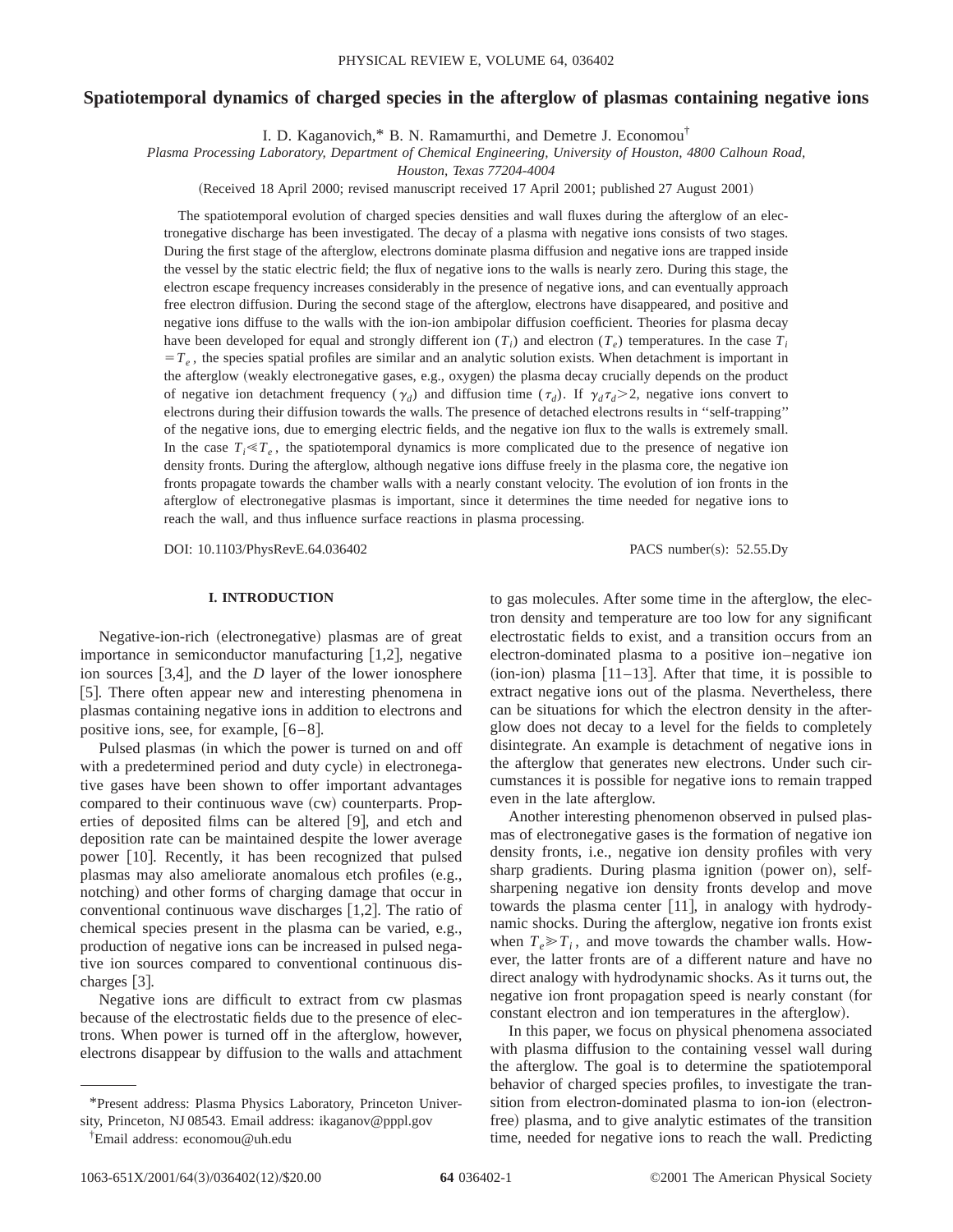this time is of importance for plasma applications that utilize negative ions extracted from the plasma.

The article is organized as follows: Sec. II contains the description of the model, Sec. III embodies analytical solutions for equal ion and electron temperatures  $(T_i = T_e)$  and comparison with laboratory experiments, and Sec. VIII is devoted to the case of  $T_e \gg T_i$ .

### **II. DESCRIPTION OF THE MODEL**

We assume that the ion mean free path is smaller than the characteristic length scale and examine one-dimensional species transport in a parallel plate geometry. For a collisional plasma, the species fluxes are described by a drift-diffusion equation,  $\Gamma_k = -D_k \partial n_k / \partial x \pm \mu_k n_k E$ , where  $D_k$  and  $\mu_k$  are the *k*-species diffusion coefficient and mobility, respectively, tied by the Einstein relation  $D_k = T_k \mu_k$ .  $T_k$  is the *k*-species temperature, in volts. The self-consistent electrostatic field can be found from the condition of zero net current *j*  $= e(\Gamma_p - \Gamma_n - \Gamma_e) = 0$  and is given by

$$
E = \frac{D_p \nabla p - D_n \nabla n - D_e \nabla n_e}{\mu_p p + \mu_n n + \mu_e n_e}.
$$
 (1)

Here,  $p$ ,  $n$ , and  $e$  (also as subscripts) correspond to positive ions, negative ions, and electrons, respectively. If the electron density ( $\mu_e n_e \gg \mu_n n, \mu_p p$ ) and its gradient are not too small, electrons are described by Boltzmann equilibrium:  $E=-T_e/\nabla(\ln n_e)$ .

Equation  $(1)$  for the electric field along with the mass continuity equations for negative ions and electrons and the electroneutrality constraint yield a system of equations that describes the spatiotemporal evolution of charged species densities, fluxes, and electric field.

$$
\frac{\partial n}{\partial t} - \mu_n \frac{\partial}{\partial x} \left( T_i \frac{\partial n}{\partial x} + En \right) = \nu_{\text{att}} n_e - \gamma_d n - \beta_{\text{ii}} n_p, \quad (2a)
$$

$$
\frac{\partial n_e}{\partial t} - \mu_e \frac{\partial}{\partial x} \left( T_e \frac{\partial n_e}{\partial x} + E n_e \right) = (Z_{\text{ioniz}} - \nu_{\text{att}}) n_e + \gamma_d n, \quad (2b)
$$

$$
n_e = p - n. \tag{2c}
$$

In Eqs. (2),  $\beta_{ii}$  is the ion-ion recombination rate coefficient, and  $Z_{\text{ioniz}}$ ,  $\nu_{\text{att}}$ , and  $\gamma_d$  are the ionization, attachment, and detachment frequencies, respectively.

In the afterglow, the electron temperature decreases drastically within a few microseconds, so that ionization switches off. If there is residual power coupled to the plasma during the afterglow, the electron temperature will reach a steady value such that  $T_e \ge T_i$ . Otherwise, the electron temperature will decay to essentially the gas temperature so that  $T_e$  $T_i$ . In either case, we assume that the electron temperature is a given constant in order to be able to derive analytic solutions.

Substituting the expression for electric field, Eq.  $(1)$ , into the continuity equations for negative ions and electrons and using the electroneutrality constraint yields a new system of equations:

$$
\frac{\partial n}{\partial t} - \frac{\partial}{\partial x} \left( \mu_i T_i \frac{\partial n}{\partial x} - \mu n \right) = \nu_{\text{att}} n_e - \gamma_d n - \beta_{\text{ii}} n_p, \quad (3a)
$$

$$
\frac{\partial n_e}{\partial t} - \frac{\partial}{\partial x} \bigg[ D_{\text{eff}} \frac{\partial n_e}{\partial x} \bigg] = (Z_{\text{ioniz}} - \nu_{\text{att}}) n_e + \gamma_d n, \qquad (3b)
$$

$$
n_e = p - n,\t\t(3c)
$$

$$
u = \frac{\mu_i T_e}{n_e + \mu_i / \mu_e (p + n)} \frac{\partial n_e}{\partial x},
$$
 (3d)

$$
D_{\text{eff}} = \frac{\mu_i T_e (p + n)}{n_e + \mu_i / \mu_e (p + n)} + \mu_i T_i.
$$
 (3e)

For simplicity we have considered the case of equal ion mobilities and diffusion coefficients  $\mu_p = \mu_n \equiv \mu_i$ ,  $D_p = D_n$  $\equiv D_i \equiv \mu_i T_i$ . The system of Eqs. (3) is more transparent than the initial system of Eqs.  $(2)$ , since Eq.  $(3b)$  is a purely diffusion-type equation, in contrast to the diffusion-drift-type Eq. (2b). In an electron-dominated plasma,  $n_e \mu_e \gg \mu_i(p)$  $+n$ ), the effective [Eq. (3e)] diffusion coefficient  $D_{\text{eff}}$  $= \mu_i T_e(p+n)/n_e + \mu_i T_i$ , of the order of the ambipolar diffusion coefficient,  $\mu_i(T_i+T_e)$ . In an ion-ion plasma,  $n_e\mu_e$  $\ll \mu_i(p+n)$ ,  $D_{\text{eff}} = \mu_e T_e$ , the free electron diffusion coefficient. The ratio between the two  $D_{\text{eff}}$  can be of the order of 100, since the ratio of mobilities  $\mu_e / \mu_i$  is typically of the order of 100.

Boundary conditions for Eqs.  $(3a)$  and  $(3b)$  were: symmetry at the plasma center, and zero negative ion and electron densities (in reality, a very small value for density) at the wall. If the flux of negative ions at the wall was into the plasma, that flux was set equal to zero. This peculiar boundary condition corresponds to the absence of negative ion generation at the wall.

An implicit finite difference scheme was used to solve Eq.  $(3b)$ , and an explicit scheme was used for Eq.  $(3a)$ , because larger time steps are allowed for the latter equation. Typical execution times were a few minutes on a Pentium II PC.

## **III. AFTERGLOW WITH EQUAL ION AND ELECTRON TEMPERATURES**  $(T_i = T_e)$ , AND WITH DIFFUSION **DOMINATING PARTICLE LOSS**

In this section we provide a theoretical description of the spatiotemporal behavior of charged particle profiles, investigate the transition from electron-dominated plasma to ionion (electron-free) plasma, and give analytic estimates of the transition time. For a product of gas pressure and half-gap length, *PL*, higher than about 10 mTorr cm, the electron temperature decays much faster than the ion and electron densities  $[1,11,13]$ . We therefore investigate the afterglow evolution assuming equal ion and electron temperatures,  $T_i = T_e$  $\equiv T$ .

The initial spatial profiles of ion and electron densities corresponding to an active discharge are very inhomogeneous [14] and are determined by the interplay of several system frequencies:  $v_{\text{att}}$ ,  $\gamma_d$ ,  $\beta_{\text{ii}} p$ ,  $D_i / \Lambda^2$ ,  $\overline{D}_{\text{eff}} / \Lambda^2$ , where  $1/\Lambda = \pi/2L$  or 2.4/*R* is an effective diffusion length for slab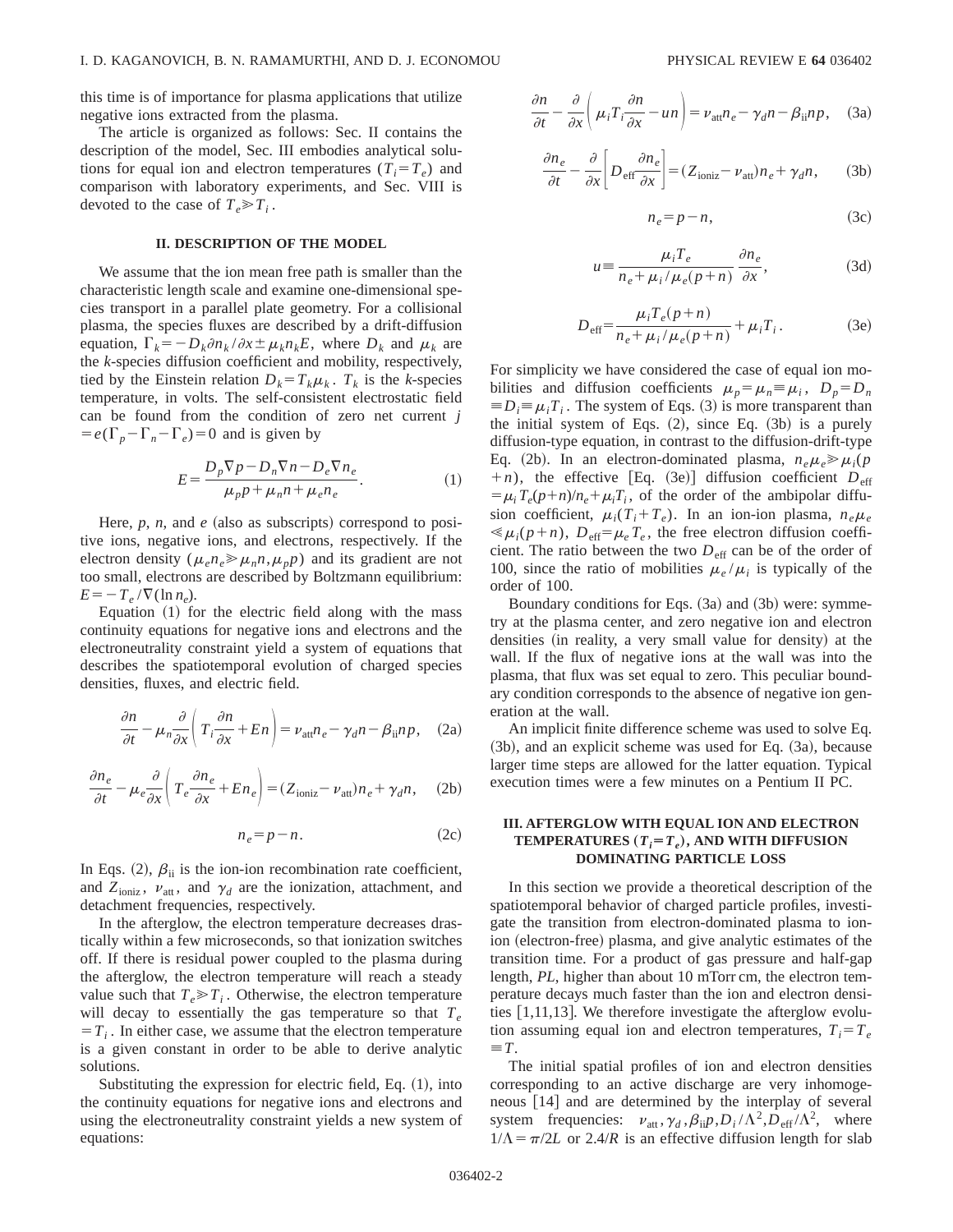| $\mu_i(p+n)$          |                                         |                            |
|-----------------------|-----------------------------------------|----------------------------|
|                       |                                         |                            |
| $\mu_{\rho} n_{\rho}$ | Electron-dominated plasma ( $F \ll 1$ ) | Ion-ion plasma $(F \ge 1)$ |

TABLE I. Frequency of diffusive loss of positive ions, negative ions, and electrons for  $T_e = T_i$ .

| $r = -$<br>$\mu_e n_e$                                                              | Electron-dominated plasma ( $F \ll 1$ )           | Ion-ion plasma $(F \ge 1)$      |      |
|-------------------------------------------------------------------------------------|---------------------------------------------------|---------------------------------|------|
| $Z_{p,\text{loss}} = \frac{D_i}{\Lambda^2} \left( 1 + \frac{1}{1+F} \right)$        | $2D_i$<br>$\overline{\Lambda^2}$                  | $\overline{\Lambda^2}$          | (6a) |
| $Z_{n,\text{loss}} = \frac{D_i}{\Lambda^2} \left( \frac{F}{1+F} \right)$            | $FD_i$<br>$\overline{\Lambda^2}$                  | $D_i$<br>$\overline{\Lambda^2}$ | (6b) |
| $Z_{e,\text{loss}} = \frac{D_i}{\Lambda^2} \left( 1 + \frac{p+n}{n_e(1+F)} \right)$ | $2p D_i$<br>$\overline{n_e} \overline{\Lambda^2}$ | $D_e$<br>$\overline{\Lambda^2}$ | (6c) |

or cylindrical geometry, respectively [15]. When plasma chemical processes are faster than diffusion losses,  $\nu_{\text{att}}$ ,  $\gamma_d$ ,  $\beta_{\text{ii}} p \gg D_i / \Lambda^2$ ,  $D_{\text{eff}} / \Lambda^2$ , the dynamic behavior is governed entirely by plasma chemical reactions. We shall consider mostly the opposite case when  $v_{\text{att}}$ ,  $\gamma_d$ ,  $\beta_{\text{ii}}p$  $\langle D_i/\Lambda^2, D_{\text{eff}}/\Lambda^2$ . After a short period in the afterglow all three density profiles are similar  $[16]$  (for a review see  $[15]$ ),

$$
\frac{n}{n_0} = \frac{p}{p_0} = \frac{n_e}{n_{e0}} = f\left(\frac{x}{\Lambda}\right),\tag{4}
$$

where  $f(x/\Lambda) = \cos(x/\Lambda)$  for slab geometry and  $f(r/\Lambda)$  $=J_0(r/\Lambda)$  for cylindrical geometry,  $J_0$  is a Bessel function, and subscript zero in Eq.  $(4)$  signifies the central densities. Note that for unequal temperatures, the plasma profiles are not similar. Indeed, the assumption of similar profiles for  $T_e > T_i$  results in a flux of negative ions directed from the wall into the plasma and, consequently, an artificial production of negative ions at the wall  $[16]$ .

Similarity in the spatial profiles simplifies the problem considerably. For example, the spatiotemporal species density dynamics can be described by only the central values  $p_0(t)$ , $n_0(t)$ , $n_{e0}(t)$ . Also, the density ratios (e.g.,  $p/n_e$ ) are independent of position in view of Eq.  $(4)$ . Substituting the value of electric field Eq.  $(1)$  into the expression for fluxes, one can find  $\lceil 17 \rceil$ 

$$
\Gamma_p(x,t) = \frac{D_i p_0}{\Lambda} \left( 1 + \frac{1}{1+F} \right) f' \left( \frac{x}{\Lambda} \right),\tag{5a}
$$

$$
\Gamma_n(x,t) = \frac{D_i n_e}{\Lambda} \frac{F}{1+F} f'\left(\frac{x}{\Lambda}\right),\tag{5b}
$$

$$
\Gamma_e(x,t) = \frac{D_i n_{e0}}{\Lambda} \left( 1 + \frac{p + n_e}{n_e(1 + F)} \right) f' \left( \frac{x}{\Lambda} \right),
$$
 (5c)

with  $F \equiv \mu_i(p+n)/(\mu_e n_e)$  and  $f'$  is the derivative of *f*. The frequency  $Z_{k,\text{loss}} \equiv \partial \ln n_k / \partial t$  of *k*-species diffusive loss can be found from Eqs. (5), and are shown in Table I.

From Eq.  $(5a)$  one can see that if  $F \ll 1$ , the effective diffusion coefficient of positive ions is  $2D_i$ . This result coincides with the ambipolar diffusion coefficient in isothermal electropositive plasmas composed of only electrons and positive ions. Note that this result is valid, even though the electron density can be small compared to the positive ion density, since the electron mobility is much higher than the ion mobility. Still if  $F \ll 1$ , the negative ion flux, Eq. (5b), is very small compared with the positive ion flux  $(F/2)$  times smaller), and the electron flux is practically equal to the positive ion flux. In an ion-ion plasma, where electrons are nearly absent and  $F \geq 1$ , the electric field disintegrates, and ions and electrons diffuse freely. Note that ion-ion diffusion is automatically ambipolar for  $\mu_p = \mu_n$ .<sup>1</sup> Below we examine the evolution of species densities and fluxes under different scenarios of plasma losses, all under the condition of equal electron and ion temperatures.

As long as  $F \ll 1$ , the negative ion flux to the wall is very small. Therefore, the negative ion density is practically constant, while electrons are still present. The evolution of electron density can be found analytically. Since  $n(x,t) = n(x,t)$  $(50) = n(0) = \text{const}$ , the continuity equation  $\partial n_e / \partial t$  $=Z_{e,\text{loss}}n_e$  can be readily integrated using  $Z_{e,\text{loss}}$  of Table I.

$$
\frac{\mu_i}{\mu_e} \ln \left( \frac{n_e(0)}{n_e(t)} \right) + \frac{1}{2} \ln \left( \frac{n_e(0) + n(0)}{n_e(t) + n(0)} \right) = t/\tau_d, \tag{7}
$$

where  $\tau_d \equiv \Lambda^2/D_i$ . Equation (7) describes two different regimes in the afterglow, before and after a critical time  $t_{cr}$ ,

$$
t_{\rm cr} = \frac{\tau_d}{2} \ln \left( \frac{p_0}{n_0} \right). \tag{8}
$$

For  $t < t_{cr}$ , the second term on the left-hand side (lhs) of Eq. (7) dominates and the solution is simply  $n_e(t) + n(0)$  $=$ [ $n_e(0) + n(0)$ ]exp( $-2t/\tau_d$ ), corresponding to ambipolar decay of positive ions. For  $t > t_{cr}$ , the first term on the lhs of Eq.  $(7)$  becomes important, and Eq.  $(7)$  describes free electron diffusion, with  $n_e \sim \exp(-D_e t/\Lambda^2)$ . Note that all electrons have practically escaped within a finite time period  $t_{cr}$ , as observed in  $[18]$  and discussed in  $[19]$ . The finite time needed for practically all electrons to escape is a consequence of the sharp increase of the electron loss frequency Eq. (6c), as the electron density keeps decreasing. After all

<sup>&</sup>lt;sup>1</sup>In the general case of unequal ion mobilities the electric field,  $E = [(D_p - D_n)/(\mu_p p + \mu_n n)](\partial p/\partial x)$ , yields an ion ambipolar diffusion coefficient equal to  $2\mu_p\mu_nT_i/(\mu_p+\mu_n)$ .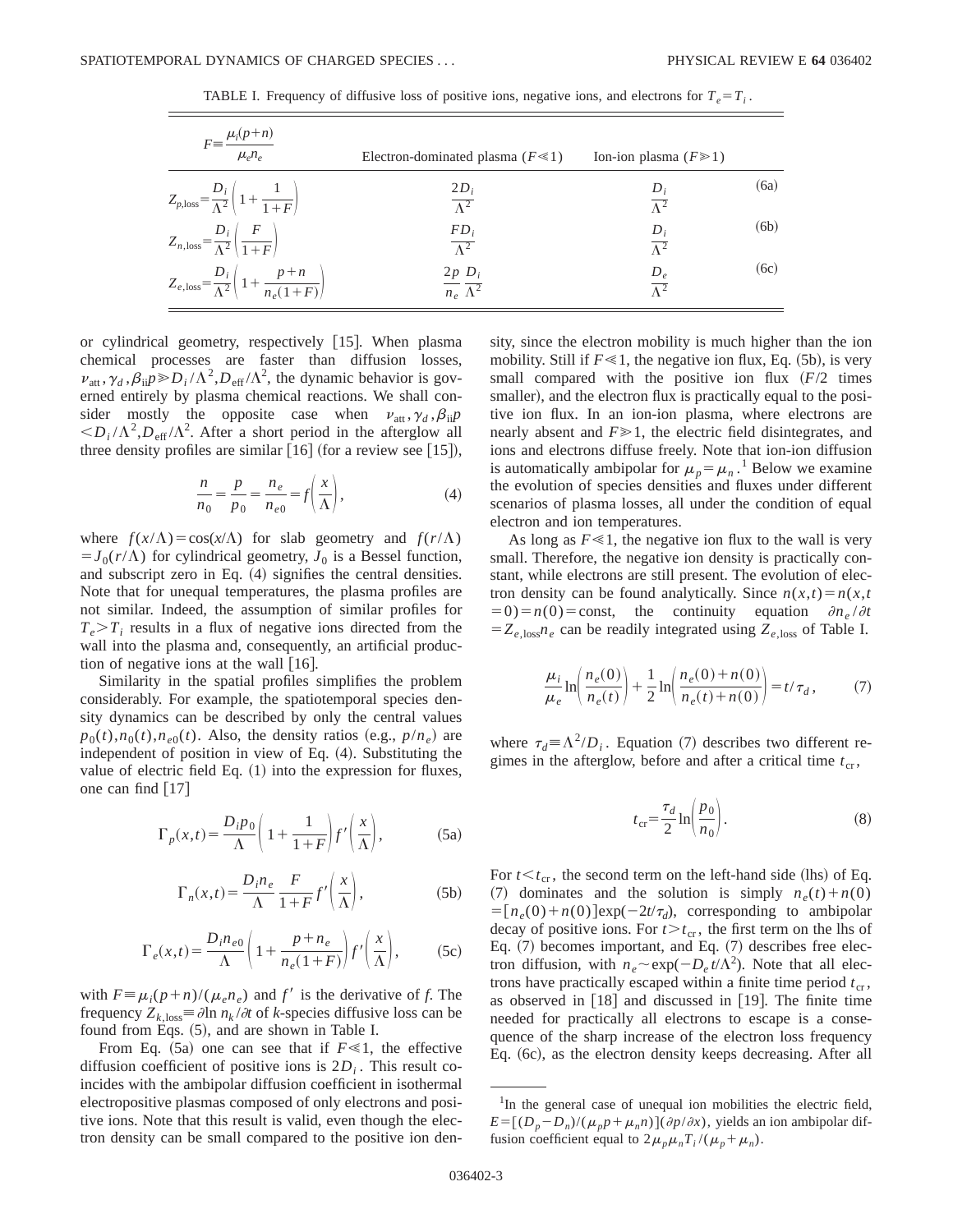electrons have practically escaped, negative ions start to come out by free diffusion, and  $n \sim \exp[-(t-t_{cr})/\tau_d]$  for  $t > t_{cr}$ .

These analytical results have been validated with numerical simulations using the system of Eqs.  $(3)$ . Time was normalized with the diffusion time  $\tau_d$  and mobilities were taken as  $\mu_p = \mu_n$  and  $\mu_e = 100\mu_n$ . The initial profiles (at  $t=0$ ) were taken according to the fundamental diffusion mode Eq.  $(4)$ , and plasma chemical processes were neglected. Numerical simulation verified that the cos-like species density profiles remained unchanged during the temporal evolution in the afterglow. The central species densities vs dimensionless time are depicted in Fig.  $1(a)$ . It is seen that the electron density decays much faster than the ion density, whereas the negative ion density is initially constant. The frequency of electron diffusive loss  $Z_{e,loss}$  is shown in Fig. 1(b). At times greater than  $t_{cr}$ , where  $t_{cr} = 0.5 \ln 2$  for the chosen conditions, the electron density is small  $(F>1)$ , and electrons diffuse freely, therefore  $Z_{e,loss}$  increases sharply. The agreement between analytical predictions and numerical simulation is quite good [Figs.  $1(a)$  and  $1(b)$ ].

One can also see a good agreement [Fig.  $1(c)$ ] between the numerical results and analytical formulas  $[Eq. (5)]$  for fluxes. The transition from an electron-dominated plasma to an ion-ion (electronless) plasma occurs at time  $t_{cr}$ . At this time the negative ion flux increases abruptly and negative ions come out of the plasma. Therefore, we can also define  $t_{cr}$  as the time when negative ions first come out. The critical time decreases considerably with increasing electronegativity  $[20]$ ,

$$
2t_{\rm cr}/\tau_d \approx n_e/n \to 0 \quad \text{as} \quad n_e/n \to 0,
$$

see Eq.  $(8)$ . In an electron-dominated plasma, the positive ion flux evolves by ambipolar diffusion (with coefficient  $2D_i$ ). In an ion-ion plasma, the positive ion flux evolves by free diffusion (with coefficient  $D_i$ ). Therefore at the moment of transition from electron-dominated plasma to ion-ion plasma an abrupt drop (by two times) in the positive ion flux occurs [Fig.  $1(c)$ ].

Figure 2 depicts the establishment of the fundamental mode (cos-like profiles) starting from a steady-state plasma. The initial  $(t=0)$  species density profiles [Fig. 2(a)] correspond to the steady state of Eqs.  $(3)$  assuming small detachment and attachment compared with diffusion, i.e.,  $v_{\text{att}} \tau_d$  $=\gamma \tau_d = 0.1$ , and no ion-ion recombination. We again assumed that, in the afterglow, the electron temperature drops rapidly to  $T_e = T_i$ . At steady state, negative ions pile up at the discharge center by the electrostatic field [Fig. 2(a)]. After a short time  $(t/\tau_d=0.4)$  cos-like profiles [Fig. 2(c)] are formed and the analytic solutions for Eqs.  $(5)-(8)$  can be applied.

It is also interesting to look at the speed of propagation of negative ions towards the wall. The fluid velocity of negative ions is the ratio of negative ion flux to their density  $V_n$  $\equiv \Gamma_n / n$ . In the plasma core, negative ions evolve by almost free diffusion, and the ion velocity is a linear function of space [see Figs. 2(a), 2(b), and 2(c)]. A little further out, where electronegativity is close to unity, the drift is compa-



FIG. 1. Comparison of the results of numerical simulation of plasma decay in the afterglow with analytic estimates. The system of Eqs. (3) was solved numerically for the case when the electron and ion temperatures are equal  $T_e = T_i$ . Time was normalized with the ion diffusion time  $\tau_d = \Lambda^2/D_1$ . Mobilities were taken as  $\mu_p$  $=$  $\mu_n$  and  $\mu_e$ =100 $\mu_n$ . The initial profiles (at *t*=0) were taken according to the fundamental diffusion mode Eq.  $(4)$ , and plasma chemical processes were neglected in the afterglow. Plasma parameters vs dimensionless time: solid lines are analytical estimates, symbols are numerical results: (a) Densities of charged species at the centerline (normalized). The analytical solutions in an electrondominated plasma  $[p \sim \exp(-2t)$ , *n* $\sim$ const], and in an ion-ion plasma  $[p, n \sim \exp(-t)]$  are also shown as limiting cases. (b) Electron diffusive loss frequency. Analytic estimate, Eq.  $(6)$ , is shown as solid line. (c) Ion and electron fluxes (normalized) at the wall. Analytic estimates (solid lines) are according to Eq.  $(5)$ .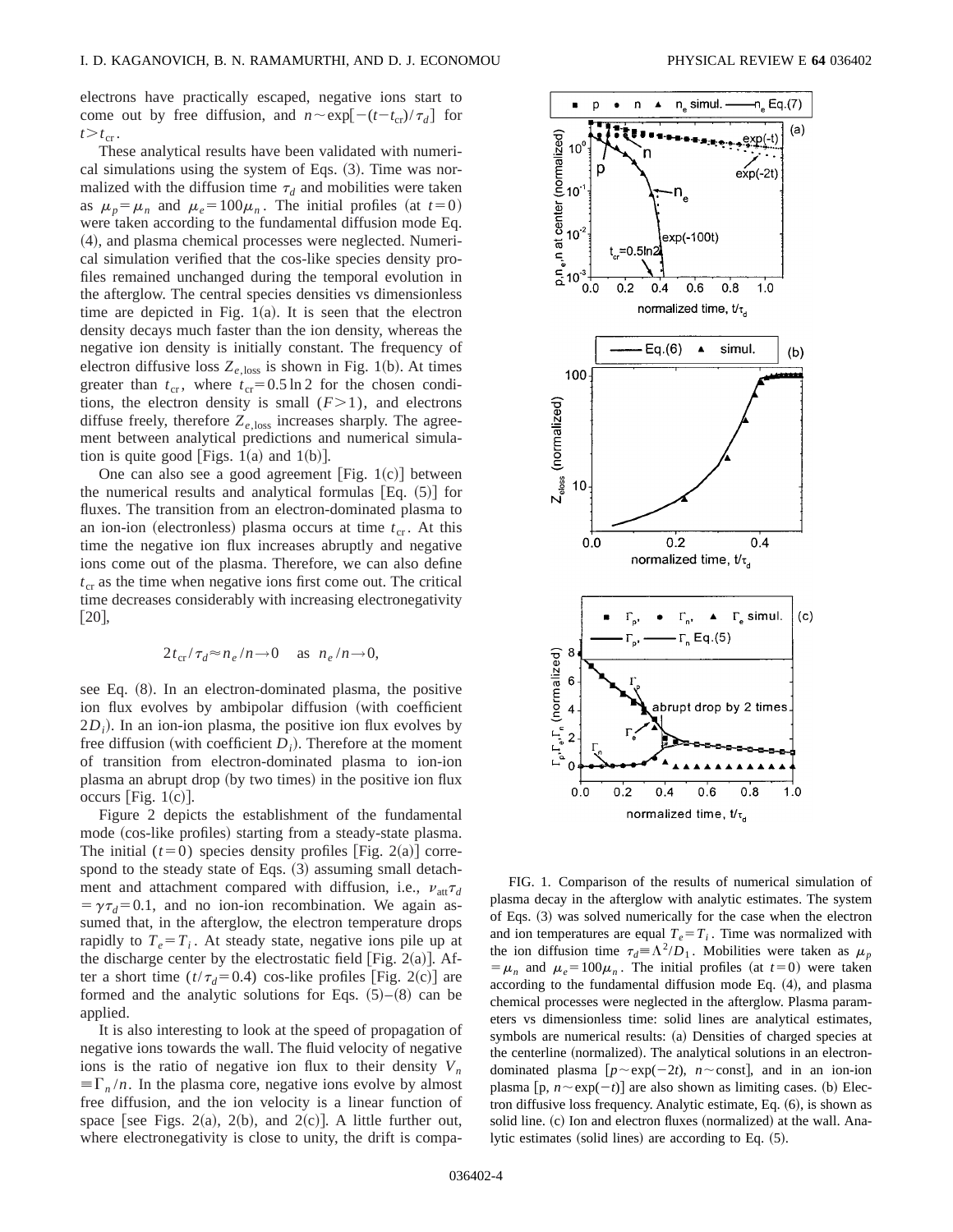

FIG. 2. Establishment of the fundamental diffusion mode (coslike profiles) starting from steady-state plasma profiles. Plasma parameters are the same as in Fig. 1, but initial profiles correspond to the steady state of Eq. (3) with  $T_e = T_i$  and small detachment and attachment compared with diffusion,  $\nu_{\text{att}} \tau_d = \gamma_d \tau_d = 0.1$ . Also, no ion-ion recombination was taken into account. cos-like profiles are established after a dimensionless time of  $\sim 0.4$ .

rable with diffusion, so that the negative ion velocity diminishes. The negative ion density becomes exceedingly small near the wall, and the negative ion velocity starts increasing again. As the initially flat profile of electron density approaches a cos-like shape, the electric field increases in the core of the plasma, drift compensates diffusion, and the ion velocity drops [compare Fig. 2(b) with Fig. 2(c)].

## **IV. COMPARISON OF ANALYTICAL RESULTS WITH EXPERIMENTAL DATA**

We now compare theoretical results with experimental data taken in the afterglow of a krypton-oxygen  $Kr:O<sub>2</sub>$ , 1:1 gas mixture  $[21]$ . In this experiment, the discharge chamber



FIG. 3. Comparison of wall fluxes of positive and negative ions: lines are experimental data from  $[21]$ , symbols are theoretical predictions according to Eq.  $(5)$ .

was a cylinder of radius  $R = 5.5$  cm and length  $L = 18$  cm. Since  $L \ge R$  the main plasma losses are across the radius, and a one-dimensional description is applicable. According to the value of the measured plasma potential, the electron temperature is close to the gas temperature at times in the afterglow  $t > 0.5$  ms. The negative ion flux is very small for  $t$  $<$  3.0 ms, and increases abruptly after  $t=3.0$  ms (see Fig. 3). Dissociative attachment of electrons to oxygen molecules is not possible in an afterglow with cold electrons, since attachment requires electrons with energy of at least  $0.6$  eV [19]. The detachment rate depends on the densities of oxygen atoms and excited oxygen molecules, which were not measured. According to the experimental data (see Fig. 3), at the late stages of the afterglow, the negative and positive ion fluxes coincide, which implies that under these conditions detachment is small and can be neglected (see Sec. VII below for more details).

After a short initial period, all charged species density profiles should become similar and proportional to a zeroorder Bessel function  $\sim J_0(2.4r/R)$ . The temporal evolution of fluxes is described by Eqs.  $(5)$  and the densities are found using the diffusive loss frequencies, Eqs.  $(6)$ , written in cylindrical coordinates. The fluxes are presented in Fig. 3 jointly with the experimental data of  $[21]$ . The ratio of electron to ion mobility was taken as  $\mu_e / \mu_i = 167$  [22]. As can be seen in Fig. 3, the slope of decay of the positive ion flux in an electron-dominated plasma  $(t<4$  ms) is approximately twice the slope in an ion-ion plasma  $(t>4$  ms) in agreement with the theory described in the previous section [Fig. 1(c)].

For comparison with the data, the ion densities  $[p(t_0), n(t_0)]$  should be known at some moment of time  $t_0$ . Since the fluxes were reported only after 3 ms into the afterglow, we have chosen time  $t_0 = 3$  ms as the reference time for calculation. The experimental data for the negative ion density are not reliable. Thus, we estimate the ratio of negative to positive ion densities (at  $t_0$ =3 ms) using the given experimental values for fluxes. At the critical time  $t_{cr}$  $=$  4 ms, the positive and negative ion fluxes are equal, which indicates that electrons have disappeared by that time. The negative ion density is constant (no negative ion losses) and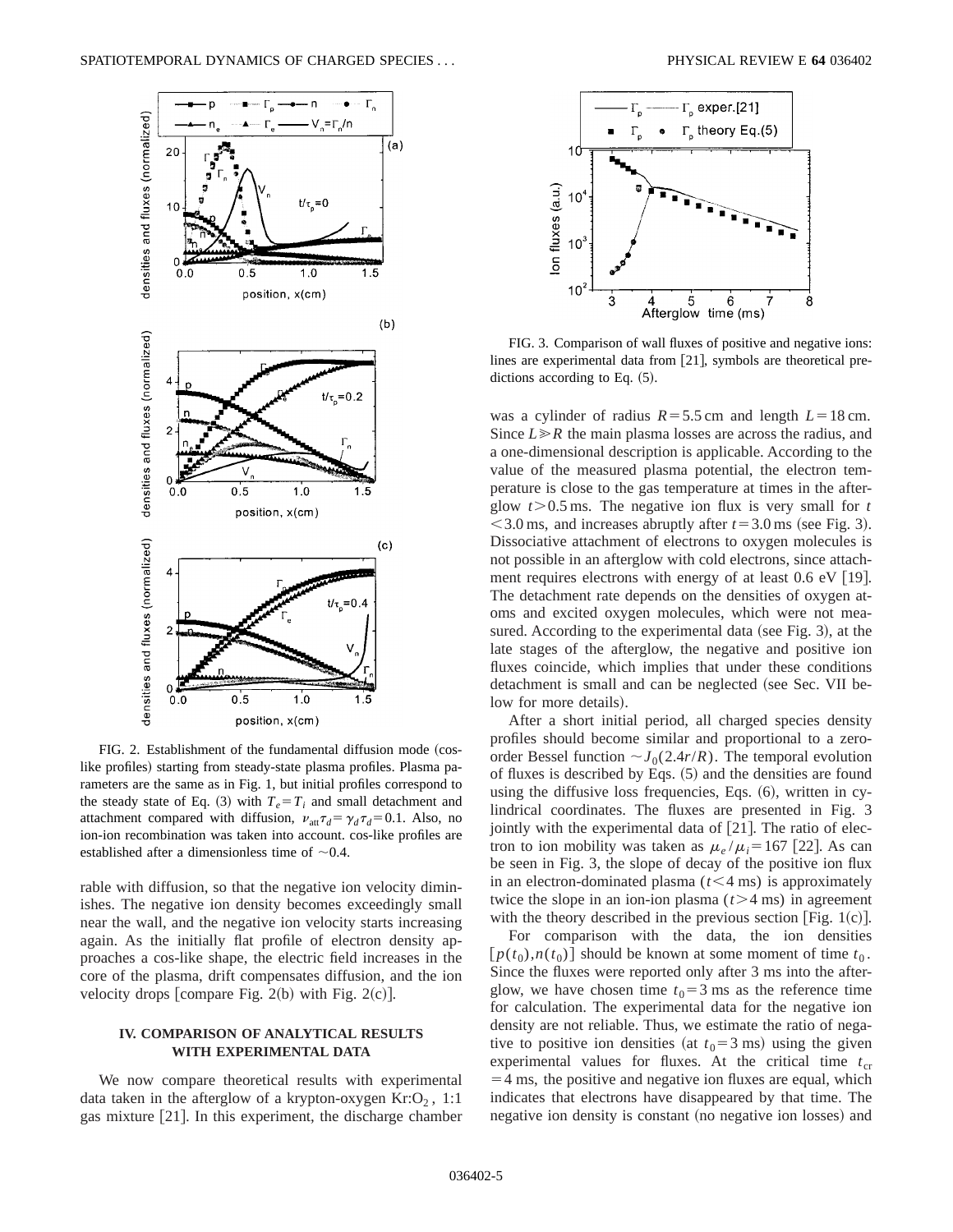smaller than the positive ion density for  $t < t_{cr} = 4$  ms, while for  $t > t_{cr} = 4$  ms the positive and negative ion densities are equal (ion-ion plasma). Thus,  $n(t_0) = p(t_{cr})$ , where  $p(t_{cr})$  is the positive ion density at time  $t_{cr}$ . Now, the positive ion density is proportional to the ion flux, so that

$$
\frac{p(t_{\rm cr})}{p(t_0)} = \frac{\Gamma_p(R, t_{\rm cr} - 0)}{\Gamma_p(R, t_0)},
$$

where  $t_{cr}$  – 0 denotes that the flux should be evaluated just before the transition from electron-dominated to ion-ion plasma. Substitution of experimental flux values gives  $n(t_0)/p(t_0)=0.48$ . This ratio of densities is close<sup>2</sup> to the experimental measurement of densities shown in Fig. 10 of [21]. Knowing the ratio of ion densities we can estimate the critical time using Eq. (8). The value of  $\tau_d$  can be deduced from the slope of the positive ion flux decay (Fig. 3) as  $\tau_d$  $=0.85$  ms. Thus,  $t_{cr} = 3 + 0.85 \ln(1/0.48) = 3.63$  ms. This estimate is a bit smaller than the experimental value of 4 ms. The difference between the two may be due to the influence of detachment as discussed below.<sup>3</sup>

## **V. AFTERGLOW WITH EQUAL ION AND ELECTRON TEMPERATURES**  $(T_i = T_e)$  **WITH ACCOUNT OF DIFFUSIVE LOSSES, ATTACHMENT, AND DETACHMENT**

We assume that ion-ion recombination is slow compared with attachment and can be neglected during the first stage of the afterglow.<sup>4</sup> In general, attachment and detachment can vary considerably in the afterglow compared with the steadystate discharge. In less electronegative gases (e.g., oxygen), electron dissociative attachment has a relatively high-energy threshold, and the attachment rate is small in the afterglow. In highly electronegative gases,  $(e.g., chlorine)$ , the attachment rate can increase considerably in the afterglow [23]. Associative detachment in the afterglow can occur via reactions of atoms with metastable molecules, and can generate fast electrons  $[19]$ . If the attachment frequency is small  $v_{\text{att}}t_{\text{cr}} \leq 1$  electron decay is determined entirely by diffusive losses, and the theory of Sec. III applies. The opposite case is less straightforward. Indeed, if the attachment frequency is much larger than the initial diffusive loss frequency of electrons  $[Z_{e,\text{loss}} \approx 2p_0/(\tau_d n_{e0})]$ , the attachment losses dominate initially. However, as the electron density decreases,  $Z_{e,loss}$ increases [Fig.  $1(b)$ ], and the diffusive loss to the wall starts to dominate attachment. Thus, even in this case we can expect the same phenomenon of electron disappearance within a finite time. To find the electron density temporal evolution and the critical time, we need to solve the electron continuity Eq.  $(3b)$ . Since both attachment and detachment rates are linear functions of charged species densities, the spatial profiles again tend to the fundamental mode, see Eq.  $(4)$ . Thus, the previous results for diffusive loss frequencies [Eqs.  $(6)$ ], are valid in this case too. As we have seen, in a plasma with electrons, the negative ion diffusive loss is nearly zero. Therefore, the time rate of change of the electron density is equal to that of the positive ion density minus the rate of attachment plus the rate of negative ion detachment,

$$
\frac{\partial n_e}{\partial t} = \frac{\partial p}{\partial t} - \nu_{\text{att}} n_e + \gamma_d (p - n_e). \tag{10}
$$

The positive ion loss frequency  $[Eq. (6a)]$  is constant, and  $p(t) = p_0 \exp(-2t/\tau_d)$ . The solution to Eq. (10) is now readily derived,

$$
n_e(t) = \lambda p_0 e^{-2t/\tau_d} + (n_{e0} - \lambda p_0) \exp[-(\nu_{\text{att}} + \gamma_d)t], \quad (11)
$$

where  $\tilde{\nu}_{\text{att}} = \nu_{\text{att}} \tau_d/2$ ,  $\tilde{\gamma}_d = \gamma_d \tau_d/2$ , and  $\lambda = (1 - \tilde{\gamma}_d)/(1 - \tilde{\nu}_{\text{att}})$  $-\tilde{\gamma}_d$ ).

### **VI. ANALYTICAL SOLUTIONS WITH ACCOUNT OF DIFFUSIVE LOSSES AND ATTACHMENT ONLY**

We now focus on the influence of attachment assuming that the detachment frequency is zero ( $\gamma_d=0$ ) in the afterglow. For short times,  $v_{\text{att}}t_{\text{cr}} \leq 1$ , Eq. (11) collapses to the previous result, Eq. (8). For longer times,  $v_{\text{att}}t_{\text{cr}} \ge 1$ , the electron density reduces to zero within a finite time  $t_{cr}$ , found by setting  $n_e$ =0 in Eq. (11). Thus,

$$
t_{\rm cr} = \frac{\tau_d/2}{\tilde{\nu}_{\rm att} - 1} \ln \left( \frac{n_0 + \tilde{\nu}_{\rm att} n_{e0}}{n_0 + n_{e0}} \right),\tag{12a}
$$

as found in  $[17]$ . An experimental diagnostic for measuring the attachment frequency was developed in  $[18]$  based on Eq. (12a). Now, when  $\nu_{\text{att}} \tau_d \ln(p_0 / n_0) \ge 1$ , i.e., when attachment dominates diffusion loses initially, the critical time reduces to

$$
t_{\rm cr} = \frac{1}{\nu_{\rm att}} \ln \left( \frac{\nu_{\rm att} \tau_d n_{e0}}{2p_0} \right). \tag{12b}
$$

Although attachment may dominate diffusion losses initially, diffusion will eventually take over since the frequency of electron diffusive loss increases with time.

In Fig. 4, the critical time for electron disappearance  $t_{cr}$  $t_{n,\text{out}}$  is depicted as a function of the attachment frequency, for various ratios of initial negative ion to electron density (electronegativity). One can see that at small attachment frequencies  $\tilde{v}_{\text{att}} \leq 1$ , the critical time is close to that predicted by Eq.  $(8)$  where only diffusive losses are taken into account. In this case, the critical time depends crucially on the electronegativity. In the opposite case,  $(\tilde{\nu}_{\text{att}} \ge 1)$ , the critical time is a few  $\nu_{\text{att}}^{-1}$  and depends only weakly on electronegativity.

 $2$ Unfortunately, direct comparison is not possible since the experimental data for densities and ion fluxes in  $[21]$  have different time scales.

<sup>&</sup>lt;sup>3</sup>Another possible explanation is that the experimental setup of  $[21]$  could not follow sharp increases of the negative ion flux.

<sup>&</sup>lt;sup>4</sup>Generalization can be easily made by adding additional ion losses. We omit recombination in order not to overcomplicate the problem.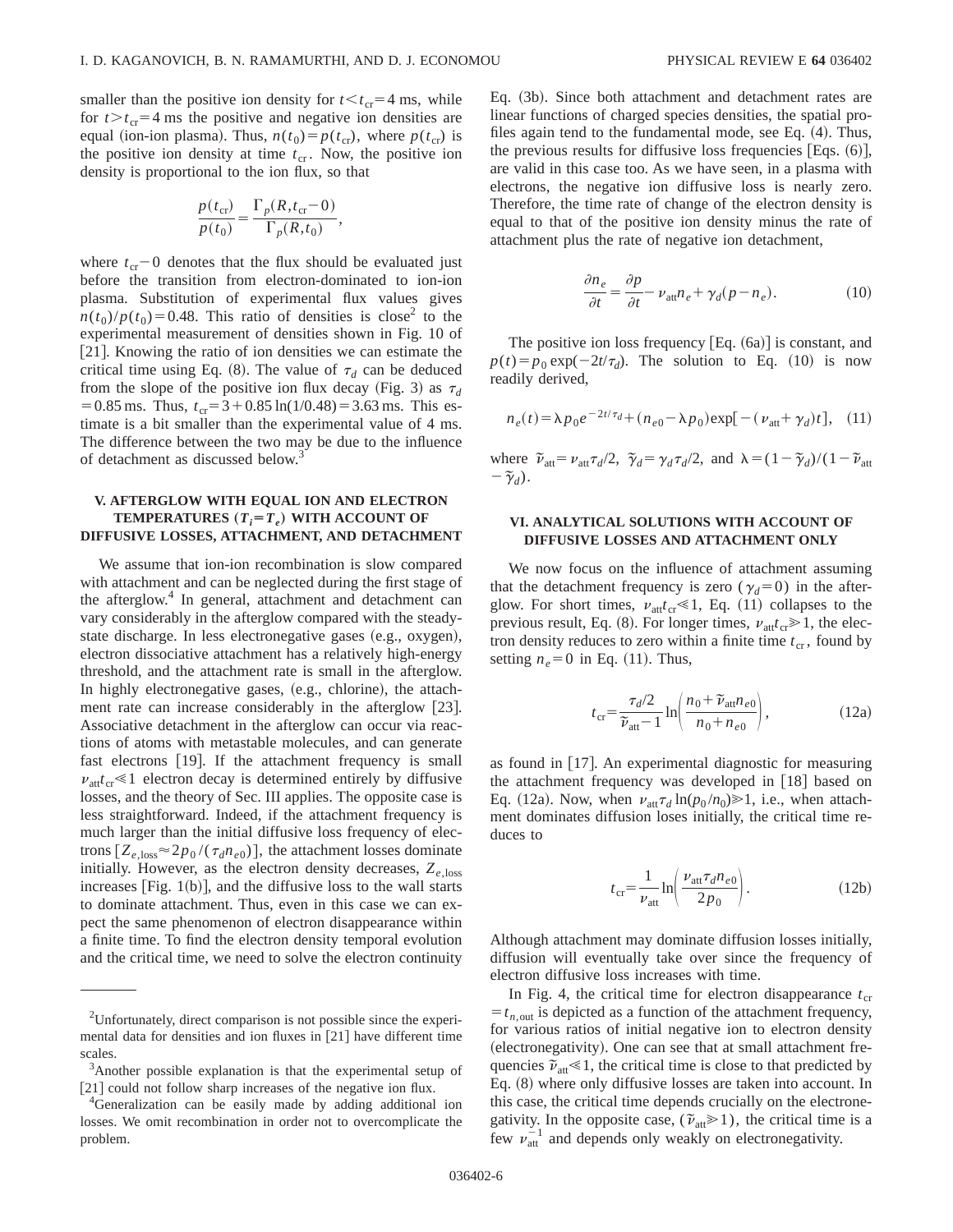

FIG. 4. Critical time to transition from an electron-dominated plasma to an ion-ion plasma as a function of attachment frequency, at various (initial) negative ion to electron density ratios. Detachment and ion-ion recombination are neglected.

## **VII. ANALYTICAL SOLUTIONS WITH ACCOUNT OF DIFFUSIVE LOSSES AND DETACHMENT. THEORY OF SELF-TRAPPING OF NEGATIVE IONS DUE TO DETACHMENT**

In this section we shall focus on the role of negative ion detachment on the spatiotemporal dynamics of charged species in the afterglow  $[29]$ . In Fig. 5, results of numerical calculations of the central densities and wall fluxes are depicted for various attachment and detachment frequencies. Importantly, the value of the negative ion flux flowing to the wall greatly depends on the value of detachment frequency [compare Figs.  $5(a)$  and  $5(b)$ ].

Indeed, if the detachment frequency is larger than the diffusive loss frequency, negative ions convert to electrons during their diffusion towards the wall. As a result, a substantial number of electrons remain even in the late afterglow. The presence of these electrons results in ''self-trapping'' of negative ions, due to emerging electric field. As we shall see, the critical value of detachment frequency is given by  $\gamma_d \tau_d$ = 2. If  $\gamma_d \tau_d$  > 2, the wall flux of negative ions is very small even in the late afterglow [Fig.  $5(b)$ ].

Let us now find an analytic solution valid for the late afterglow, when all charged species spatial profiles are similar. In this case, the species continuity equations simplify to

$$
\frac{\partial n}{\partial t} = -\tau_d^{-1} n \frac{F}{F+1} + \nu_{\text{att}} n_e - \gamma_d n \tag{13a}
$$

for negative ions, and

$$
\frac{\partial p}{\partial t} = -\tau_d^{-1} p \bigg( 1 + \frac{1}{1 + F} \bigg),\tag{13b}
$$

for positive ions. Parameter  $F \equiv \mu_i(p+n)/(\mu_e n_e)$  is the same as before, Eq.  $(5)$ .

In the late afterglow, electrons and ions decay with the same decay frequency (see parallel slopes in Fig.  $5$ ),

$$
\frac{\partial n}{n \partial t} = \frac{\partial n_e}{n_e \partial t} = \frac{\partial p}{p \partial t} \equiv \nu_{\text{decay}}.
$$



FIG. 5. The temporal evolution of central charged species densities and wall fluxes as functions of dimensionless time (normalized by  $\tau_d$ ). Plasma parameters are the same as in Fig. 1, but with detachment and attachment in the afterglow taken into account.  $(a)$  $\nu_{\text{att}} \tau_d = \gamma_d \tau_d = 0.5$ . For comparison, the electron density evolution for  $\nu_{\text{att}} \tau_d = \gamma_d \tau_d = 0$  is also shown. (b)  $\nu_{\text{att}} \tau_d = \gamma_d \tau_d = 3$ .

Equations  $(13)$  can now be combined to obtain a quadratic equation for *y*, the ratio of electron to negative ion density (inverse electronegativity)  $y \equiv n_e / n$ ,

$$
\frac{F(y)}{F(y)+1} + (\tilde{\gamma}_d - 1) = \tilde{\nu}_{\text{att}}y,\tag{14}
$$

where *F* has been rewritten as an explicit function of *y*, i.e.,  $F(y) \equiv (\mu_i / \mu_e)(y+2)/y$ .

Equation  $(14)$  has two roots, one of which is negative and thus nonphysical. If  $\tilde{\gamma}_d$ <1, the right-hand side of Eq. (14) can be neglected (assuming  $\mu_i \tilde{\nu}_{\text{att}} / \mu_e \ll 1$ ). One obtains *F*  $+1=1/\tilde{\gamma}_d$  and  $y=(\mu_i/\mu_e)[2\tilde{\gamma}_d/(1-\tilde{\gamma}_d)]$ , i.e., a very small electron density (since  $\mu_i / \mu_e \ll 1$  and  $\tilde{\gamma}_d < 1$ ). Substituting *F* into Eq.  $(5)$  one finds the corresponding ratios of wall fluxes,

$$
\frac{\Gamma_e}{\Gamma_p} = \frac{2\,\overline{\gamma}_d}{1 + \overline{\gamma}_d} \quad \text{and} \quad \frac{\Gamma_n}{\Gamma_p} = \frac{1 - \overline{\gamma}_d}{1 + \overline{\gamma}_d}.\tag{15}
$$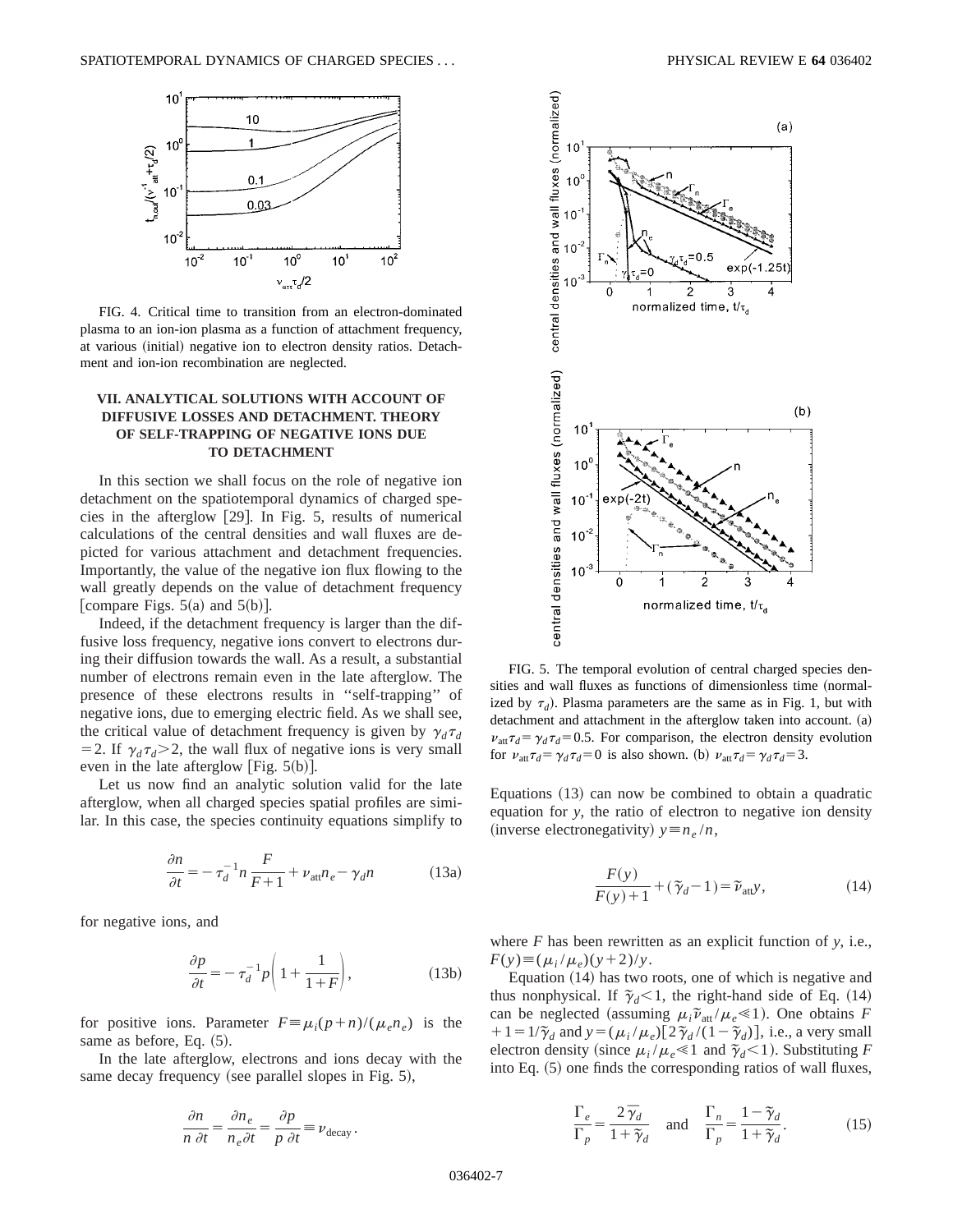

FIG. 6. The negative ion to electron density ratio [solution of Eq.  $(14)$ ] and the electron to negative ion flux ratio are shown as a function of detachment frequency for different attachment frequencies in the late afterglow.

Physically, this means that electrons are quickly removed by free diffusion. The diffusive loss frequency of positive ions [Eq. 6(a)] turns out to be  $Z_{p,\text{loss}} = \nu_{\text{decay}} = 1 + \tilde{\gamma}_d$ . For small  $\tilde{\gamma}_d$ , the charged species fluxes in the late afterglow correspond to free electron and ion diffusion. When  $\tilde{\gamma}_d \rightarrow 1$ , the electron density does not decay as quickly and the electric field accelerates positive ions to make their diffusive loss frequency equal to  $Z_{p,\text{loss}}=2$ ; the limit for electrondominated plasma. Numerical calculations [Fig.  $5(a)$ ], give a value of  $Z_{p,\text{loss}}=1.25$  for  $\tilde{\gamma}_d=0.25$  that coincides with the analytical estimate. For  $\tilde{\gamma}_d < 1$ , the electron flux in the late afterglow is produced by detachment of negative ions during their free diffusion. This implies that the electron flux is proportional to  $\gamma_d \tau_d$ . Numerical calculation gives  $\Gamma_n / \Gamma_e = 1.5$ for  $\tilde{\gamma}_d$ =0.25 that coincides with the analytical estimate.

On the other hand, if  $\tilde{\gamma}_d > 1$ , the physical picture changes drastically. The solution to Eq.  $(14)$  yields for electronegativity and the flux ratios

$$
y = \frac{\tilde{\gamma}_d - 1}{\tilde{\gamma}_{\text{att}}}, \quad \frac{\Gamma_e}{\Gamma_p} = 1, \quad \text{and} \quad \frac{\Gamma_n}{\Gamma_p} = \frac{\mu_i}{\mu_e} \frac{y + 2}{y(1 + y)}. \quad (16)
$$

This corresponds to a relatively large number of electrons in the afterglow. The presence of these electrons causes negative ions to be trapped. Positive ions diffuse with ambipolar diffusion to the wall and their density decays with a time constant of  $\tau_d/2$ , approximately twice as fast compared to the case  $\tilde{\gamma}_d$ <1, as can also be seen in Fig. 5. The analytical result, Eq. (16), coincides with the numerical calculation. For example, the analytical estimate by Eq.  $(16)$  is  $y=0.33$  for  $\tilde{\gamma}_d = \tilde{\nu}_{\text{att}} = 1.5$ , which agrees closely with the numerical result of  $y=0.34$ .

In Fig.  $6$ , the solution to Eq.  $(14)$  and the electron to negative ion flux ratio in the late afterglow are shown as a function of detachment frequency for different attachment frequencies. For  $\tilde{\gamma}_d$ <1, the flux ratio does not depend on the attachment frequency (attachment is still slow compared to free electron diffusion), and is determined only by the detachment frequency. For this case, the electron density is small  $(n/n_e)$  is large) since electrons escape with nearly free diffusion. In the opposite case,  $\tilde{\gamma}_d > 1$ , the negative ion flux to the wall is nearly zero. Negative ions trap themselves by producing electrons through detachment on ''their way'' to the walls. In the limit  $\mu_i / \mu_e \rightarrow 0$ , Eq. (14) describes a transcritical bifurcation at  $\gamma_d \tau_d = 2$  [Ref. [24]].

Thus, we can draw an important conclusion that negative ions can be extracted in the afterglow only if  $\gamma_d \tau_d < 2$ . This implies that negative ion sources should operate at low pressures and not too large gaps, since  $\gamma_d \tau_d = \gamma_d \Lambda^2/D_i$  $\sim \gamma_d PL^2$ .

#### **VIII.** AFTERGLOW WITH  $T_i \ll T_e$

A relatively high electron temperature in the afterglow may be sustained because of: (a) electron-metastable superelastic collisions, (b) electron detachment in the afterglow, and/or  $(c)$  a small residual power in the afterglow. In practical systems this may result by a capacitively coupled rf bias applied during the afterglow; see, for example,  $[25,26]$ . Capacitive coupling in the afterglow may be an efficient mechanism of electron heating. Solving the electron energy equation we found that a residual power in the afterglow as small as 1% of the power during the active glow can keep electrons warm with  $T_e \sim 1$  eV.

What is the effect of a relatively large electron temperature  $(T_e \gg T_i)$  on the possibility of negative ion extraction out of the plasma? To analyze this situation we again assume, for simplicity, a fixed electron temperature in the afterglow. We also assume that attachment, detachment, and ion-ion recombination can be neglected in the afterglow compared to drift and diffusion. At the expense of generality due to these simplifications we are able to find analytical estimates for the time required for negative ions to start leaving the discharge, and to explore the underlying physics.

If  $T_i \ll T_e$ , negative ions are piled up at the discharge center when the attachment frequency is small compared to the diffusion time (see exact criterion in  $[7,14,27]$ ). In Fig. 7 one can see the time evolution of species density profiles for  $T_i/T_e$ =0.01. These results were obtained by numerical solution of Eqs. (3). Initially, negative ions are absent at the plasma edge  $(x>0.5)$ ; an electron-ion plasma exists in this region. The presence of an electron-ion plasma region changes considerably the temporal evolution in comparison with the case of  $T_i = T_e$ . When  $T_i = T_e$ , the density profiles become similar after some initial evolution. After that time all profiles evolve simultaneously. Negative ions are present everywhere practically at all times, and the effective electron diffusion coefficient  $[Eq. (3e)]$  is substantially uniform.

In the present case  $(T_i \ll T_e)$ , the ratio  $n/n_e$  is very large at the discharge center (ion-ion core) and approaches zero near the edge. Therefore,  $D_{\text{eff}}$  is very inhomogeneous, large in the ion-ion core  $D_{\text{eff}} \approx \mu_i T_e(p+n)/n_e$ , and small in the edge region  $D_{\text{eff}} \approx \mu_i T_e$ . The frequency of electron loss  $Z_{e,loss}$ , which is determined by the slow diffusion in the edge region, is changing relatively slowly at first. Normalizing time by  $\tau_d = \Lambda^2/(\mu_i T_e)$ , the normalized frequency of electron loss is close to *unity* until the electron-ion plasma region vanishes. From Fig.  $8(c)$  one can see that, notwithstanding the fact that the ratio  $n/n_e$  is very large at the plasma center  $($ the effective diffusion coefficient is also very large there $),$ the frequency of electron loss is still close to *unity*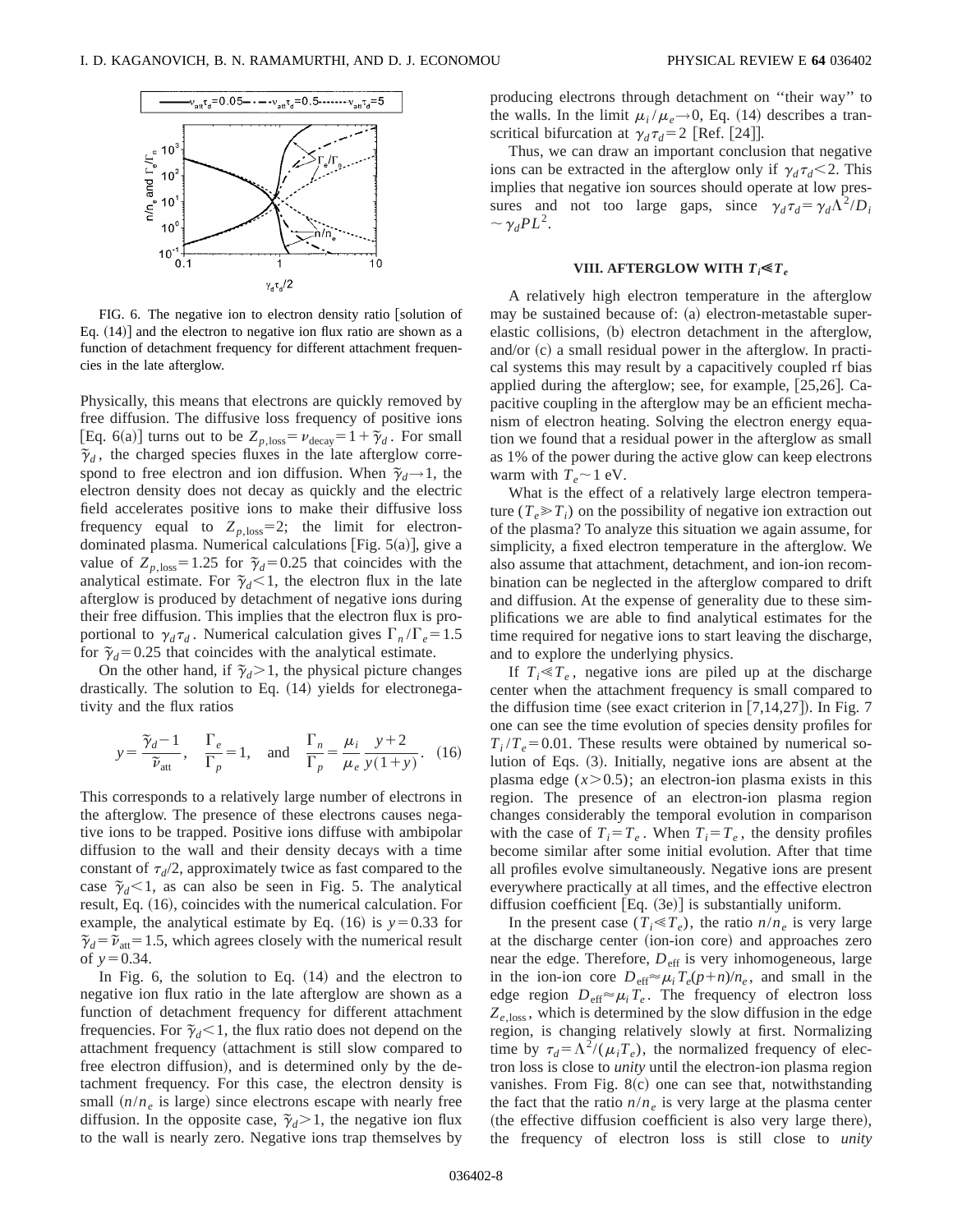

FIG. 7. Spatiotemporal evolution of charged species densities [time is normalized by  $\tau_d \equiv (T_i / T_e)(\Lambda^2 / D_i)$ ]. Plasma parameters are the same as in Fig. 1, but  $T_e = 100T_i$ . (a) positive ions, (b) electrons, and (c) negative ions.

(for times $<$ 5). Note the difference with the case  $T_e = T_i$ in Fig.  $1(b)$ .

One can show analytically that even though the plasma profiles change with time,  $Z_{e, \text{loss}}$  varies slowly, as long as an electron-ion plasma edge remains in the discharge vessel. Let us assume that in the presence of negative ions  $(0 \lt x \lt L_{ii})$ the effective electron diffusion coefficient is infinitely large, and in the region where negative ions are absent  $(L_i, \leq x)$  $\leq L$ ), the effective diffusion coefficient is equal to the ambipolar diffusivity  $D_{\text{eff}}=D_{\text{amb}} \approx \mu_i T_e$ . Here  $L_{\text{ii}}$  is half of the extent of the ion-ion core and *L* is half of the interelectrode gap (the sheath has been assumed very thin). Because of the large diffusivity in the ion-ion core, the electron density profile is flat. In the edge region of electron-ion plasma (*L*ii  $\langle x \rangle$ , the electron density is described by a linear diffusion equation,

$$
\frac{\partial n_e}{\partial t} = D_{\text{amb}} \frac{\partial^2 n_e}{\partial x^2}.
$$

The boundary condition at  $x = L_{ii}(t)$  is

$$
D_{\text{amb}} \frac{\partial n_e}{\partial x} = \frac{\partial n_e}{\partial t} L_{\text{ii}}(t)
$$

which is a consequence of continuity. The diffusion equation is separable and has an analytic solution,

$$
n_e(x,t) = n_e(0,0) \frac{\sin[\kappa(L-x)]}{\sin[\kappa(L-L_{ii})]} e^{-Z_{e,\text{loss}}t}, \text{ where}
$$
  

$$
Z_{e,\text{loss}} = D_{\text{amb}} \kappa^2 \text{ and } \kappa L_{\text{ii}} \tan[\kappa(L-L_{\text{ii}})] = 1. (17)
$$

In Fig.  $8(d)$ , the analytic solution for dimensionless  $Z_{e,loss}$ , Eq. (17), is depicted as a function of  $L_{ii}/L$ . For example, for  $L_{ii} = 0.5L$  one obtains  $\kappa L = 1.722$ . The dimensionless electron loss frequency is then equal to 1.20. In the case of a spatially uniform ambipolar diffusion coefficient  $(L_{ii})$ =0 or  $\kappa L = \pi/2$ ,  $Z_{e,\text{loss}} = 1$ . Therefore, the approximation of infinitely large diffusion coefficient in the ion-ion core (flat electron density profile) results in an enhancement of electron loss by 20%. For  $L_{ii} = 0.7L$ , the dimensionless electron loss frequency is only 1.7, a 70% enhancement. The growth of  $L_{ii}/L$  (expansion of the negative ion core) explains the increase of  $Z_{e,loss}$ . Eventually, as  $L_{ii} \rightarrow L, Z_{e,loss}$  $\rightarrow$ *D*<sub>amb</sub>/[*L*/(*L*-*L*<sub>ii</sub>)] becomes very large. The analytical results depicted in Fig.  $8(d)$  were calculated using Eq.  $(17)$ , where  $L_{ii}(t)$  was taken from numerical simulation as the point where  $n_e(x,t) = n(x,t)$  (Fig. 7).

The negative ion motion is governed by the competition of diffusion and drift, see Eq. (3a). Negative ions diffuse almost freely in the ion-ion core, where  $n_e \le n$ , i.e., drift is small compared to diffusion, since the electric field is correspondingly small. In the core, the positive and negative ion fluxes coincide, and the electron flux is much smaller than both of them  $\Gamma_n \approx \Gamma_p \gg \Gamma_e$  (see Fig. 9). A comparison of the actual negative ion motion to free diffusive motion (not shown) revealed that, indeed, the evolution of negative ion density profiles approaches the free diffusion limit. In fact, the actual spatial profiles were found to coincide with the free diffusion profiles in the central region of the discharge. However, as expected, the actual negative ion density near the edge dropped more rapidly compared to the free diffusion profiles.

As the negative ion density decreases towards the edge, the electric field increases, reducing the negative ion flux to practically zero  $(Fig. 9)$ . At that point, negative ions are almost in Boltzmann equilibrium,

$$
T_i \frac{\partial n}{\partial x} \approx T_e \frac{n}{n_e} \frac{\partial n_e}{\partial x}.
$$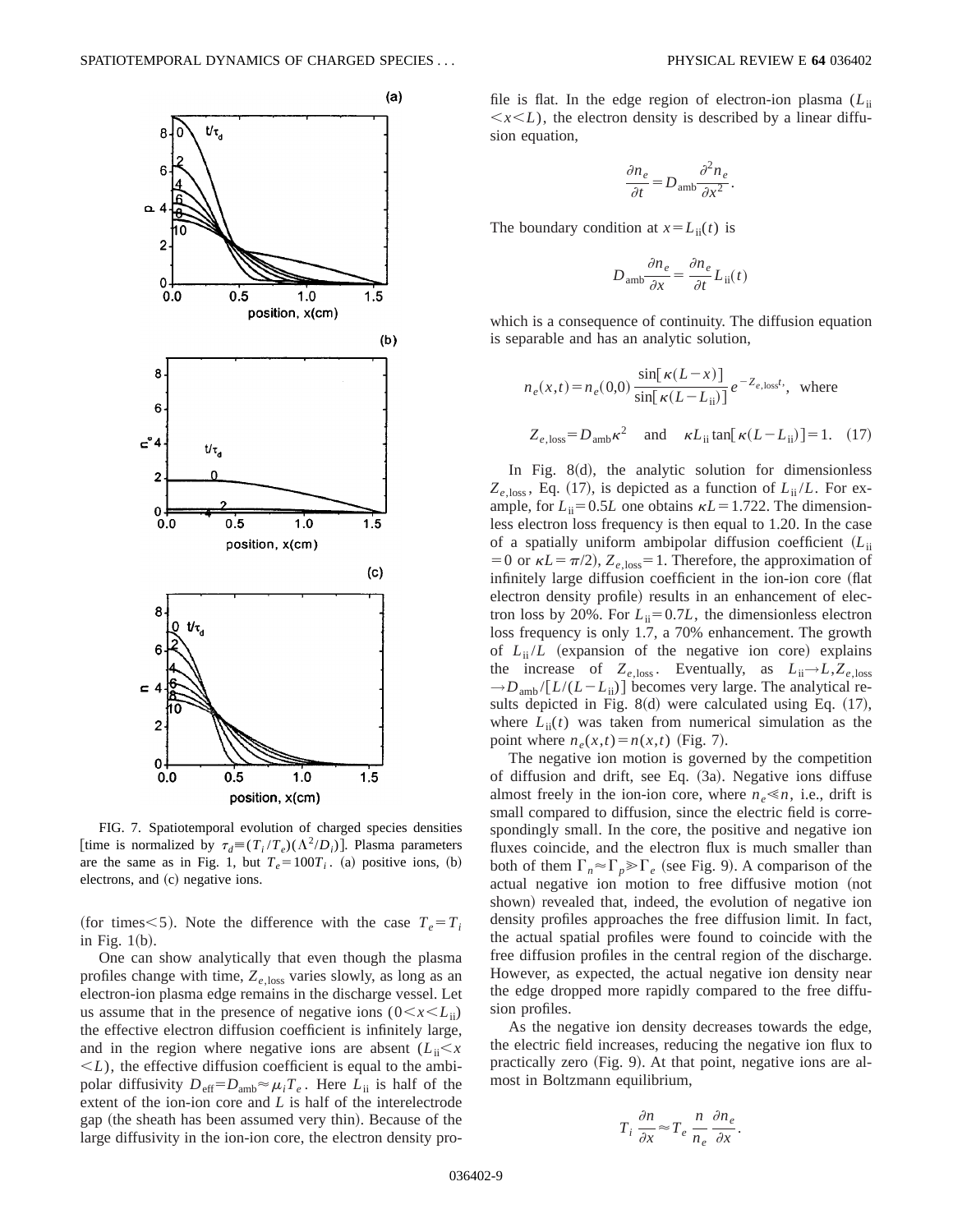

This implies that the negative ion density drops nearly exponentially,

$$
n \sim \exp(-x/\delta)
$$
, where  $\delta = \frac{T_i}{T_e} \left( \frac{\partial \ln(n_e)}{\partial x} \right)^{-1}$ ,

forming a negative ion front. The front can be seen clearly in Fig. 9. The location of the front (the point where the negative ion density starts dropping rapidly) can be estimated from the condition of equality of electron and ion fluxes  $\Gamma_n = \Gamma_e$  $=\Gamma_p/2$ . Based on this definition, the negative ion front velocity was found to be given by  $[8]$ 

$$
V_{\text{if}} = 2\sqrt{D_i Z_{e,\text{loss}}}.\tag{18}
$$

Surprisingly, the negative ion front moves towards the wall with a nearly constant velocity  $V_{\text{if}}$  since  $Z_{e,\text{loss}}$  is nearly



FIG. 9. Spatial profiles of negative ion and electron densities, and their fluxes at dimensionless time  $t/\tau_d = 4$ . Plasma parameters are the same as in Fig. 7. The negative ion fluid velocity  $V_n$  is also shown.

FIG. 8. Temporal evolution of plasma parameters as a function of dimensionless time [normalized by  $\tau_d \equiv (T_i / T_e)(\Lambda^2 / D_i)$ . Plasma parameters are the same as in Fig.  $7.$  (a) Central densities. (b) Wall fluxes. (c) Frequency of diffusive electron loss as a function of time: numerical simulation (line) and analytical results (points). ~d! Frequency of diffusive electron loss as a function of the ion-ion plasma core length according

constant, at least initially [Fig. 8 $(c)$  and 8 $(d)$ ]. In Fig. 10 the points corresponding to  $\Gamma_n = \Gamma_e$  (dashed line with dots) and  $n_e = n$  (solid line) are shown, as found from numerical simulation. The analytic estimate (dotted line corresponding to  $V_{\text{if}}=2\sqrt{0.01\times1}=0.2$ ) is very close to the calculated motion of negative ion front. When the negative ion front approaches the wall,  $Z_{e,\text{loss}} \geq 1$  [time>6, see Fig. 8(c)], and the front velocity increases. As it turns out, the points at which  $n_e = n$  and  $\Gamma_e = \Gamma_n$  move in a similar manner, so either equality can be used for defining the location of the negative ion front.

to Eq.  $(17)$ .

As we have seen, negative ions diffuse nearly freely in the core region  $(n_e \ll n)$  and slow down by the electric field in the edge region where  $n_e > n$ . It is interesting to find the maximum of the fluid velocity of negative ions  $V_i = \Gamma_n / n$ . In the core region, the negative ion flux is a diffusion flux and



FIG. 10. Motion of negative ion front in the afterglow. Solid line corresponds to the motion of the point where the electron density is equal to the negative ion density as found from numerical simulation. Dashed line with dots corresponds to the motion of the point where the electron flux is equal to the negative ion flux as found from numerical simulation. Analytical estimate corresponding to constant front velocity is shown as dotted line.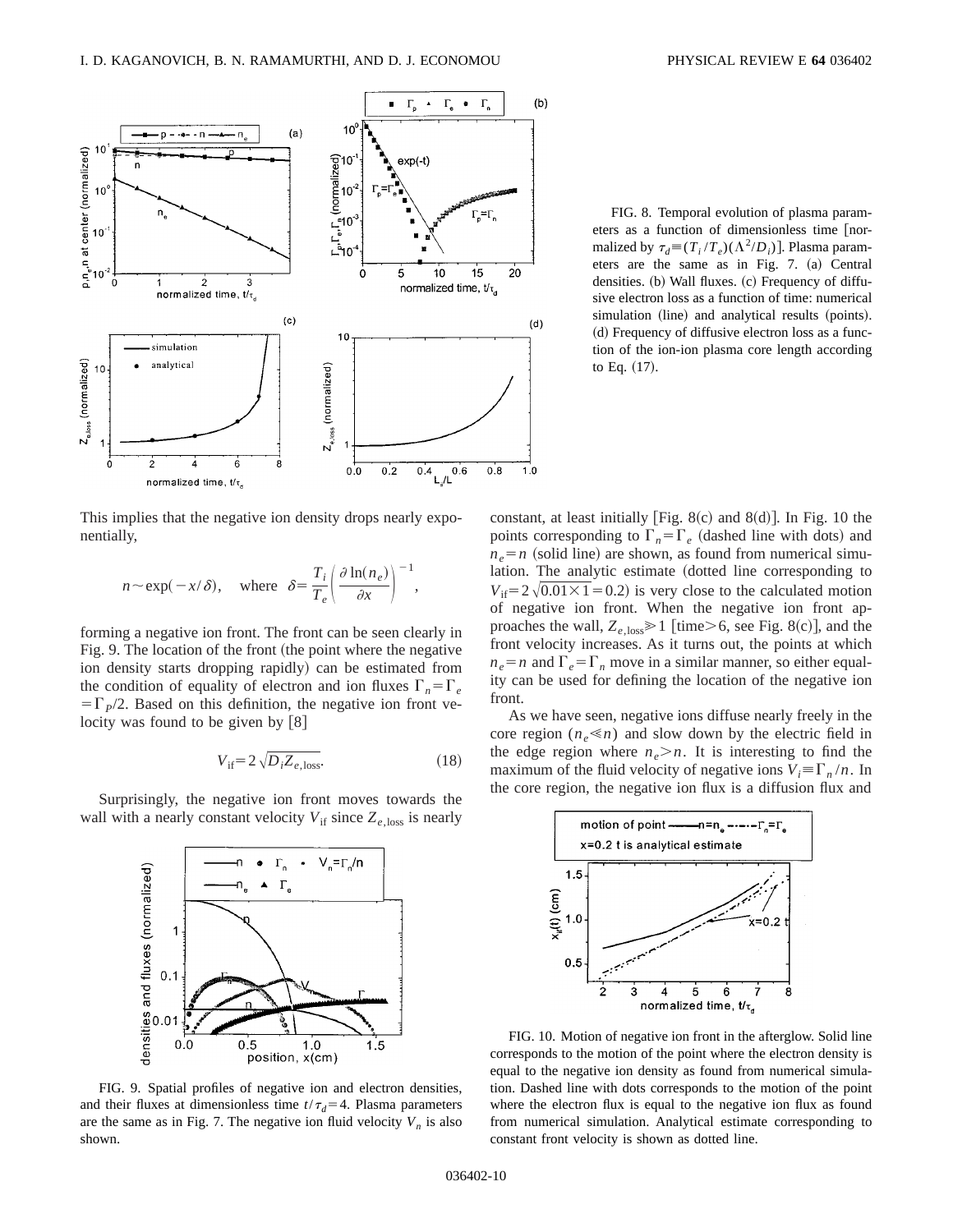SPATIOTEMPORAL DYNAMICS OF CHARGED SPECIES . . . PHYSICAL REVIEW E **64** 036402

$$
V_i \equiv \frac{\Gamma_n}{n} = D_i \frac{\partial n}{n \partial x} = D_i \frac{x}{2D_i t} = \frac{x}{2t},
$$

i.e., the negative ion fluid velocity is proportional to position and inversely proportional to time. The maximum velocity appears to be near  $x_{if}$ , the location of the negative ion front found by setting  $n_e(x_{if}, t) = n(x_{if}, t)$  (see Fig. 9), so  $V_{i, \text{max}} \approx x_{\text{if}}/2t$ . Thus, the maximum negative ion fluid velocity is smaller than the velocity of the negative ion front, the latter being  $V_{if} = dx_{if} / dt \approx x_{if} / t$ . The velocity of the negative ion front is not equal to the velocity of negative ions at the position of the front. This phenomenon has an analogy in classical hydrodynamics, where the shock velocity  $V_{\text{shock}}$  $= (\Gamma_{+} - \Gamma_{-})/(n_{+} - n_{-})$  is different than the fluid velocities to the right of the shock  $V_{\text{shock}}=\Gamma_+ / n_+$  and to the left of the shock  $V_{\text{shock}}=\Gamma_-/n$  [28]. However, in classical hydrodynamic shocks, the value of the shock velocity lies in between the fluid velocities in front of and behind the shock. In contrast to the classical hydrodynamic shocks, the velocity of the negative ion front is faster than the velocity of the negative ion fluid on either side of the shock (or everywhere in the discharge for that matter). This is the consequence of the fact that electrons, which can move much faster than negative ions, influence the front motion.

Knowing the velocity of the negative ion front, one can find the time needed for negative ions to reach the wall,  $t_{n,\text{out}}$ . This time is the sum of  $t_{\text{ii}}$ , the time after which negative ions start to diffuse nearly freely, and the time needed for the front to reach the wall,

$$
t_{n,\text{out}} = t_{\text{ii}} + \frac{L - L_{\text{ii0}}}{V_{\text{if}}},\tag{19}
$$

where again  $L_{\text{ii0}}$ , can be determined by the attachment and detachment frequencies  $[7,14,27]$ . For the numerical example discussed above  $(Fig. 10)$ ,

$$
t_{n,\text{out}} = 1.6 + \frac{1.57 - 0.36}{0.2} = 1.6 + 6.1 = 7.5,
$$

which nearly coincides with the simulation result.

Further simulations were performed for a range of ratios of ion to electron temperatures and for different initial conditions. Table  $II(a)$  shows the numerically calculated time when negative ions appear at the wall compared to the analytic estimate, Eq.  $(19)$ . The analytical estimate is quite accurate. As the ratio of ion to electron temperatures tends to unity, the edge region of electron-ion plasma (without negative ions) disappears and the concept of negative ion front fails. Then, the theory of Sec. III applies.

Table  $II(b)$  shows the time when negative ions appear at the wall calculated numerically and compared with the analytic estimate, Eq.  $(19)$ , for different initial density of negative ions at steady-state (using various attachment frequencies and a constant detachment frequency),  $T_i/T_e$ =0.01, and fixed total electron density ( $\int n_e dx = 2$ ). This amounts to varying plasma electronegativity. Since the total amount of negative ions is conserved until negative ions come out (negative ion chemistry has been neglected compared to dif-

TABLE II. Time  $t_{n,\text{out}}$  when negative ions first come out [normalized by  $\Lambda^2/(\mu_i T_e)$  (a) for various temperature ratios  $T_i/T_e$  and (b) for various electronegativities.

| (a)         |              |                               |                             |  |  |  |
|-------------|--------------|-------------------------------|-----------------------------|--|--|--|
| $T_i/T_e$   |              | $t_{n,\text{out}}$ simulation | $t_{n,\text{out}}$ analytic |  |  |  |
| 0.1         |              | 2.3                           | 3.1                         |  |  |  |
| 0.05        | 3.3          |                               | 3.6                         |  |  |  |
| 0.01        | 7.5          |                               | 7.5                         |  |  |  |
| 0.005       | 10.1         |                               | 9.35                        |  |  |  |
|             |              | (b)                           |                             |  |  |  |
| $\int n dx$ | $L_{\rm ii}$ | $t_{n,\text{out}}$ simulation | $t_{n,\text{out}}$ analytic |  |  |  |
| 2           | 0.36         | 7.5                           | 7.5                         |  |  |  |
| 6           | 0.6          | 6.3                           | 6.6                         |  |  |  |
| 18          | 0.86         | 4.6                           | 4.6                         |  |  |  |
| 48          | 1.1          | 2.7                           | 3.3                         |  |  |  |

fusion), we characterize different cases by the values of the integral  $\int n \, dx$ . Again, the analytical estimate, Eq. (19), predicts  $t_{n,out}$  reasonably well. For large  $\int n dx$  the ion-ion core expands towards the wall and occupies almost the entire discharge space. In such case Eq.  $(19)$  is not valid, since it was derived under the assumption that the ion-ion core initially occupies a narrow region in the discharge center  $\lceil 8 \rceil$ . Determining the time negative ions first reach the wall is important for applications in negative ion sources and charge-free semiconductor manufacturing [11].

#### **IX. CONCLUSIONS**

The spatiotemporal evolution of charged species densities and wall fluxes during the afterglow of an electronegative discharge has been investigated. The decay of a plasma with negative ions consists of two stages. During the first stage of the afterglow, electrons dominate plasma diffusion and negative ions are trapped inside the vessel by the static electric field; the flux of negative ions to the walls is nearly zero. During this stage, the electron escape frequency increases considerably in the presence of negative ions, and can eventually approach free electron diffusion. During the second stage of the afterglow, electrons have disappeared, and positive and negative ions diffuse to the walls with the ion-ion ambipolar diffusion coefficient.

Analytic expressions for the time required for negative ions to reach the wall  $t_{n,\text{out}}$ , were derived for two limiting cases of equal and very different electron and ion temperatures, in the afterglow of electronegative gas plasmas.

When  $T_i = T_e$  and no volume plasma chemical reactions are taken into account, electrons disappear (and negative ions come out) in a finite time  $t_{n,\text{out}} = t_{\text{cr}} = (\Lambda^2 / 2\mu_i T) \ln(p_0 / n_0)$ . This time considerably decreases with increasing electronegativity.

If attachment is important in the afterglow  $(\text{strongly elec-}$ tronegative gases, such as  $Cl<sub>2</sub>$ ) the time of electron density